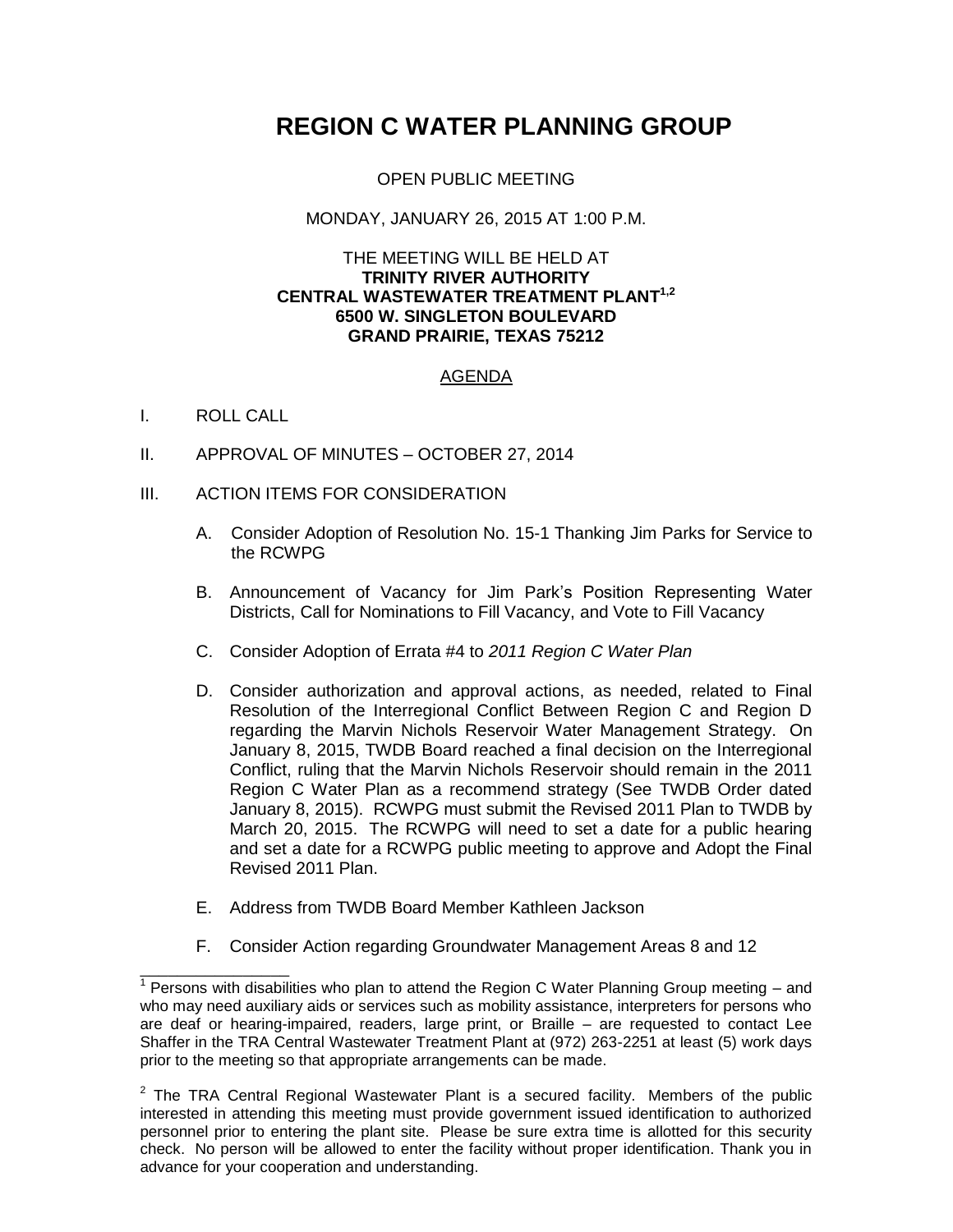- G. Consider Setting Date for Public Hearing on *2016 Initially Prepared Region C Water Plan*
- H. Consider Authorizing Trinity River Authority to post Request for Qualifications for procurement of consultant to perform work on the 2021 Region C Water Plan
- I. Consider Adoption of Resolution No. 15-2 Designating Trinity River Authority as Political Subdivision for the remainder of the 4th round of planning, effective January 26, 2015
- J. Consider Amending RCWPG By-Laws to reflect change in Political Subdivision effective January 26, 2015
- K. Consider Approval of Amendment #6 to the Contract with TWDB and Corresponding Contract Amendment with Consultants
- L. Consider Approval of Amendment #7 to the Contract with TWDB and Corresponding Contract Amendment with Consultants
- M. Consider Authorizing TRA to post public notice that TRA will be applying for 5<sup>th</sup> round Regional Water Planning funds on behalf of the RCWPG
- N. Consider Authorizing TRA to submit application for  $5<sup>th</sup>$  Round Regional Planning Funds on behalf of the RCWPG
- O. Consider Authorizing TRA to execute contract with TWDB for the  $5<sup>th</sup>$  Round of Regional Planning on behalf of the RCWPG
- P. Consider Approval of Use of Safe Yield for Dallas Supplies in the 2016 Region C Water Plan
- Q. Consider Support of the City of Bedford's requested Minor Amendment to the *2011 Region C Water Plan.* The City of Bedford is seeking RCWPG support of its efforts to seek a Minor Amendment to the *2011 Region C Water Plan*. A representative of Bedford will present information related to this request.
- R. Consider Approval of March 2015 Newsletter

#### IV. DISCUSSION ITEMS

- A. Schedule Update
- B. Support of Grant Applications for Region C water providers
- C. Regions H and L Amendments affecting the 2012 State Water Plan
- D. Letter from Drought Preparedness Council
- E. Update on Region C Water Management Strategy Lower Bois d'Arc Reservoir
- F. Potentially Feasible Water Management Strategies
- G. Progress on Tasks